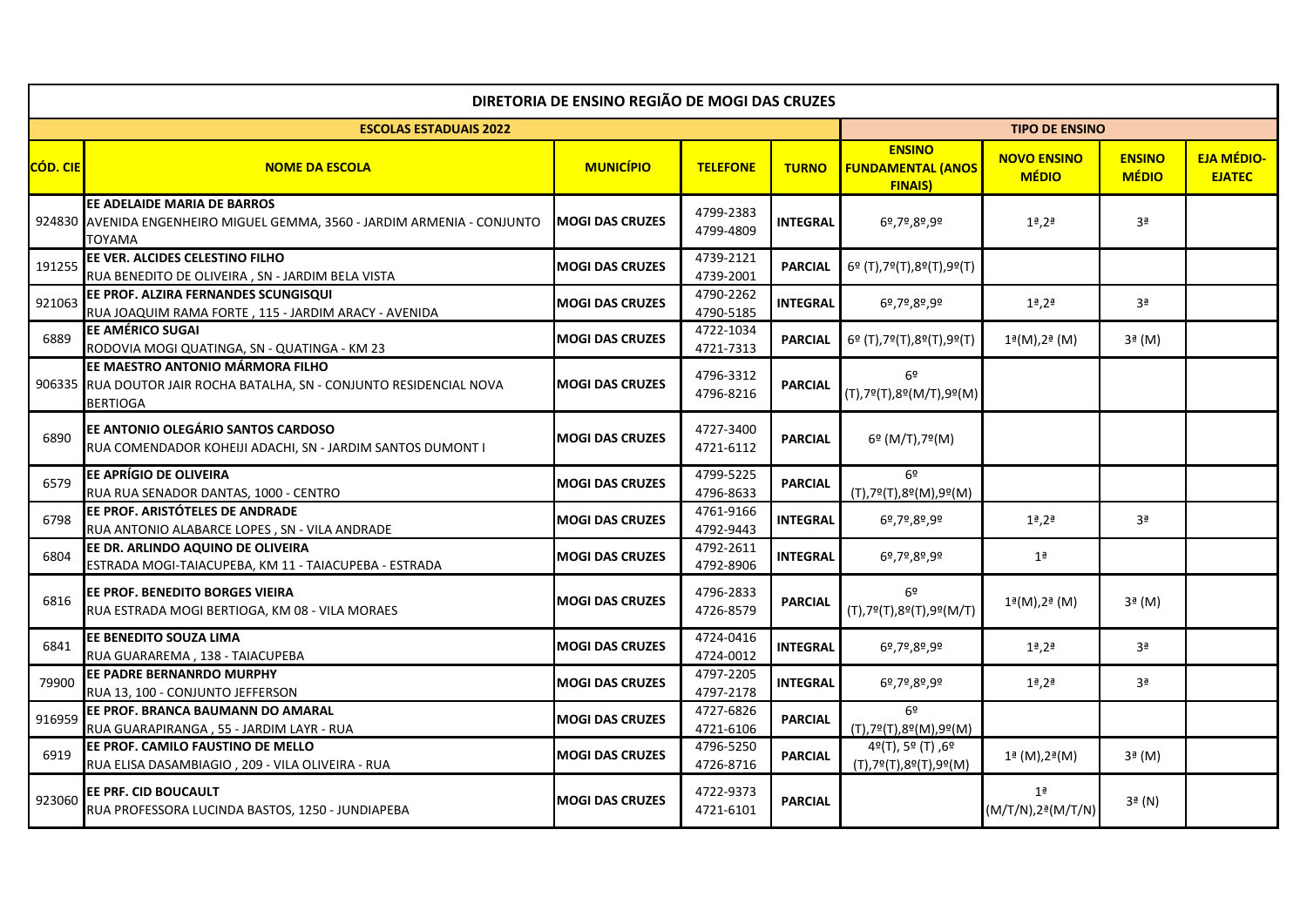| 44982  | EE PROF. CLAUDIO ABRAHÃO<br>RUA DOUTOR JOAO ANTONIO RODRIGUES DE MORAES, 100 - VILA JUNDIAI                                  | <b>IMOGI DAS CRUZES</b> | 4727-3160<br>4721-6113 | <b>PARCIAL</b>  | 6º(T),7º(T),8º(M),<br>$9^{\circ}$ (M/T)                                                       | 1ª (M), 2ª (M)                                   | $3a$ (M)       |                       |
|--------|------------------------------------------------------------------------------------------------------------------------------|-------------------------|------------------------|-----------------|-----------------------------------------------------------------------------------------------|--------------------------------------------------|----------------|-----------------------|
| 191267 | EE DAGOBERTO JOSÉ MACHADO<br>RUA ANTONIO BOZ VIDAL, 210 - JARDIM BELA VISTA                                                  | <b>MOGI DAS CRUZES</b>  | 4739-3310<br>4792-8009 | <b>INTEGRAL</b> | 6º,7º,8º,9º                                                                                   | $1a$ , $2a$                                      | Зª             |                       |
| 6865   | EE DR. DEODATO WERTHEIMER<br>RUA ENGENHEIRO GUALBERTO, 150 - CENTRO                                                          | <b>MOGI DAS CRUZES</b>  | 4791-2300<br>4791-1064 | <b>INTEGRAL</b> | 6º,7º,8º,9º                                                                                   | 1ª(I),2ª (I/N)                                   | 3ª (I/N)       | 1º(N),2º(N),3º<br>(N) |
| 908514 | EE PROF. DORA PERETTI DE OLIVEIRA<br>RUA LIBERO BADARO, 8 - JARDIM CINTIA                                                    | <b>MOGI DAS CRUZES</b>  | 4761-6566<br>4792-7479 | <b>PARCIAL</b>  | 6º(T),7º(T),8º(M/T),<br>9º(M)                                                                 | 1ª (M/N), 2ª (M/N)                               | $3a$ (N)       | 2º (TEC), 3º<br>(TEC) |
| 41944  | EE PROF. ENEDINA GOMES DE FREITAS<br>RUA JUGURTA LOURIVAL GLORIA, 62 - MOGI MODERNO                                          | <b>MOGI DAS CRUZES</b>  | 4796-1428<br>4796-7143 | <b>PARCIAL</b>  | 6º (T),7º(T),8º(T),9º(T)                                                                      | $1^{\underline{a}}$ (M), $2^{\underline{a}}$ (M) | $3a$ (M)       |                       |
| 916924 | EE EURYCLIDES DE JESUS ZERBINI<br>RUA LAURA, 15 - JARDIM MARGARIDA                                                           | <b>MOGI DAS CRUZES</b>  | 4645-7834<br>4645-7836 | <b>PARCIAL</b>  | $6^{\circ}$ (T),<br>7º(M/T),8º(M),9º(M)                                                       |                                                  |                |                       |
| 6725   | <b>EE PROF. FIRMINO LADEIRA</b><br>AVENIDA BRASIL, 840 - MOGI MODERNO                                                        | <b>MOGI DAS CRUZES</b>  | 4799-4551<br>4796-2789 | <b>INTEGRAL</b> | 6º,7º,8º,9º                                                                                   | $1a$ , $2a$                                      | 3 <sup>a</sup> |                       |
| 6701   | EE PROF. FRANCISCO DE SOUZA MELLO<br>RUA AURORA, 180 - VILA SAO PAULO                                                        | <b>MOGI DAS CRUZES</b>  | 4761-6307<br>4792-7166 |                 | <b>PARCIAL</b> $6^{\circ}$ (T), 7 <sup>o</sup> (T), 8 <sup>o</sup> (T), 9 <sup>o</sup> (M)    | $1^{\frac{1}{2}}$ (M), $2^{\frac{1}{2}}$ (M)     | $3a$ (M)       |                       |
| 6713   | EE FRANCISCO FERREIRA LOPES<br>RUA DOUTOR DEODATO WERTHEIMER, 426 - CENTRO                                                   | <b>MOGI DAS CRUZES</b>  | 4790-3914<br>4790-2941 | <b>INTEGRAL</b> |                                                                                               | $1a$ , $2a$                                      | Зª             |                       |
| 6695   | <b>EE GABRIEL PEREIRA</b><br>RUA JOTHER SANTOS PINTO, 38 - CONJUNTO HABITACIONAL BRAS CUBAS                                  | <b>MOGI DAS CRUZES</b>  | 4796-3581<br>4726-8558 | <b>PARCIAL</b>  | 6º (T),7º(T),8º(T),9º(T)                                                                      | 1ª (M),2ª(M)                                     | $3a$ (M)       |                       |
| 6683   | EE GALDINO PINHEIRO FRANCO<br>RUA SCHWARTZMANN, SN - BRAZ CUBAS                                                              | <b>MOGI DAS CRUZES</b>  | 4727-3925<br>4721-6114 | <b>INTEGRAL</b> | 6º,7º,8º,9º                                                                                   | $1a$ , $2a$                                      | 3 <sup>a</sup> |                       |
| 906682 | EE PROF. HELENA URBANO NAGIB<br>RUA PAULO LEITE DE SIQUEIRA, 578 - JARDIM MODELO                                             | <b>MOGI DAS CRUZES</b>  | 4727-3866<br>4722-5744 | <b>PARCIAL</b>  | 6 <sup>°</sup><br>(T),7º(T),8º(M),9º(M)                                                       |                                                  |                |                       |
| 912177 | EE DES. HERÁCLIDES BATALHA DE CAMARGO<br>RUA MARIA DO CARMO INESTAL FERRER, 680 - VARINHAS                                   | <b>MOGI DAS CRUZES</b>  | 4722-1365<br>4721-7279 | <b>INTEGRAL</b> | 6º,7º,8º,9º                                                                                   |                                                  |                |                       |
| 901945 | EE PROF. ILSON GOMES<br>RUA ISOLINA BONISE, 111 - CONJUNTO RESIDENCIAL ALVARO BOVOLENTA                                      | <b>MOGI DAS CRUZES</b>  | 4796-5509<br>4796-3224 |                 | <b>PARCIAL</b> $6^{\circ}$ (T), 7 <sup>o</sup> (T), 8 <sup>o</sup> (T), 9 <sup>o</sup> (M)    | 1ª (M),2ª(M)                                     | $3a$ (M)       |                       |
| 41117  | EE PROF. IRACEMA BRASIL DE SIQUEIRA<br>RUA MANOEL MARGARIDO, 41 - VILA AUREA MARIA                                           | <b>MOGI DAS CRUZES</b>  | 4790-2631<br>4790-3648 | <b>PARCIAL</b>  | 6º (T),7º(T),8º(M/T),<br>9º(M)                                                                |                                                  |                |                       |
|        | EE PROF. IRENE CAPORALLI DE SOUZA<br>191243 RUA JAIR ROCHA BATALHA DOUTOR, SN - CONJUNTO RESIDENCIAL NOVA<br><b>BERTIOGA</b> | <b>MOGI DAS CRUZES</b>  | 4726-5726<br>4798-2740 | <b>INTEGRAL</b> |                                                                                               | $1a$ , $2a$                                      | 3 <sup>a</sup> |                       |
| 923977 | EE HIST. ISAAC GRINBERG<br>RUA RUA FERNANDO NAMURA, 120 - JARDIM SANTA TERESA                                                | <b>MOGI DAS CRUZES</b>  | 4721-6111<br>4794-5055 | <b>PARCIAL</b>  |                                                                                               | 1ª (T),2ª (M/T)                                  | $3a$ (M)       |                       |
| 923072 | EE PROF. ISABEL FERREIRA DA SILVA<br>RUA JOSE BENEDITO DOS SANTOS, 187 - VILA BRASILEIRA                                     | <b>MOGI DAS CRUZES</b>  | 4722-9374<br>4723-1124 |                 | <b>PARCIAL</b> 6 <sup>o</sup> (T), 7 <sup>o</sup> (T), 8 <sup>o</sup> (T), 9 <sup>o</sup> (M) | $1^{\frac{1}{2}}$ (M), $2^{\frac{1}{2}}$ (M)     | $3a$ (M)       |                       |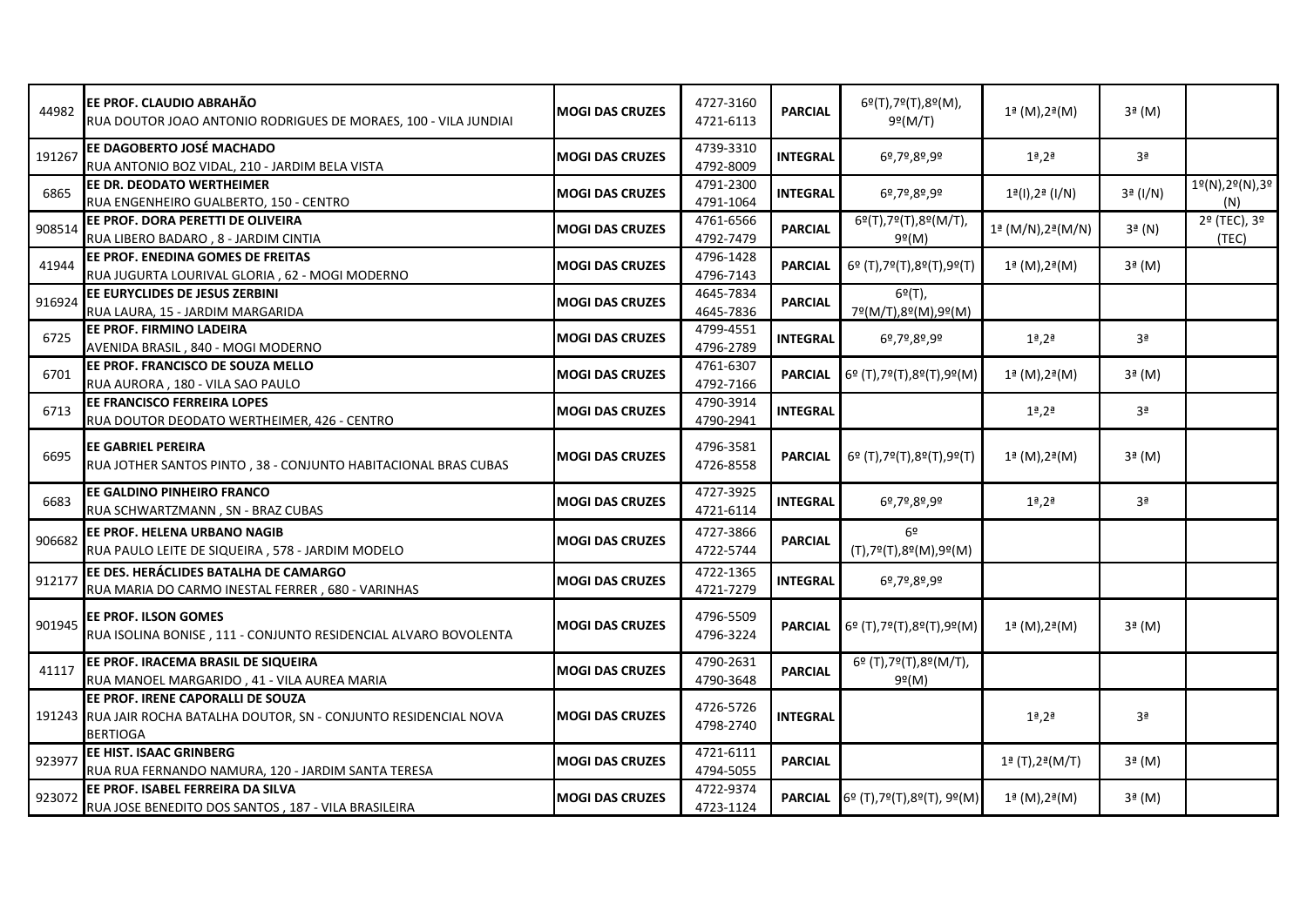| 6671   | EE PROF. JOÃO CARDOSO DOS SANTOS<br>RUA THIAGO SILVESTRE FURTADO, SN - BIRITIBA USSU                                                  | <b>MOGI DAS CRUZES</b> | 4792-9374<br>4792-1648 | <b>PARCIAL</b>  | 6º (T),7º(T),8º(T), 9º(T)                          | 1ª (M),2ª(M)                                         | $3a$ (M)       |                               |
|--------|---------------------------------------------------------------------------------------------------------------------------------------|------------------------|------------------------|-----------------|----------------------------------------------------|------------------------------------------------------|----------------|-------------------------------|
| 43795  | EE PROF. JOSÉ AYUMAR G. DE MIRANDA<br>ESTRADA ESTRADA TABOAO LAMBARI, KM28 - ITAPETI - ESTRADA                                        | <b>MOGI DAS CRUZES</b> | 4727-5410<br>4721-9307 |                 | PARCIAL 6º (T), 7º (T), 8º (T), 9º (M)             | $1^{\frac{1}{2}}$ (M), $2^{\frac{1}{2}}$ (M)         | 3ª (M)         |                               |
| 916961 | EE JOSÉ RIBEIRO GUIMARÃES<br>RUA INDEPENDENCIA, SN - VILA SAO PAULO                                                                   | <b>MOGI DAS CRUZES</b> | 4761-7045<br>4792-7502 | <b>INTEGRAL</b> | 6º,7º,8º,9º                                        | $1a$ , $2a$                                          | 3 <sup>a</sup> |                               |
| 916948 | EE PROF. JOSÉ SANCHES JOSENDE<br>RUA SALGADO FILHO, 4 - JARDIM AEROPORTO III -                                                        | <b>MOGI DAS CRUZES</b> | 4724-9101<br>4721-6117 | <b>INTEGRAL</b> |                                                    | $1a$ , $2a$                                          | 3 <sup>a</sup> |                               |
| 46449  | EE PROF. JOSEPHINA NAJAR HERNANDEZ<br>RUA PEDRO PAULO DOS SANTOS, 2475 - JUNDIAPEBA                                                   | <b>MOGI DAS CRUZES</b> | 4727-3649<br>4721-6117 | <b>PARCIAL</b>  | 6º (T),7º(T),8º(M),<br>$9^{\circ}$ (M)             |                                                      |                |                               |
| 910417 | EE PROF. JOVITA FRANCO AROUCHE PROFESSORA<br>AVENIDA ADHEMAR DE BARROS GOVERNADOR, SN - VILA RUBENS                                   | <b>MOGI DAS CRUZES</b> | 11911470838            | <b>INTEGRAL</b> | 6º,7º,8º,9º                                        |                                                      |                |                               |
| 446312 | EE COMENDADOR KOHEIJI ADACHI<br>RUA COMENDADOR KOHEIJI ADACHI, SN - JARDIM SANTOS DUMONT I                                            | <b>MOGI DAS CRUZES</b> | 4721-1854<br>4729-4554 | <b>PARCIAL</b>  | 8º(T), 9º(T)                                       | 1ª (M),2ª(M)                                         | $3a$ (M)       |                               |
| 6661   | EE PROF. LAURINDA CARDOSO M. FREIRE<br>RUA FELIPE CAMARAO, 221 - JARDIM UNIVERSO                                                      | <b>MOGI DAS CRUZES</b> | 4727-4325<br>4721-6103 | <b>PARCIAL</b>  | 6º (T),7º(T),8º(M),<br>9º(M)                       | $1^{\underline{a}}$ (M/N), $2^{\underline{a}}$ (M/N) | 3ª (M/N)       |                               |
| 6658   | EE PROF. LEONOR DE OLIVEIRA MELLO<br>RUA JOAQUINA MARIA DE JESUS, 641 - VILA MOGILAR                                                  | <b>MOGI DAS CRUZES</b> | 4790-1922<br>4790-5652 | <b>INTEGRAL</b> | 6º,7º,8º,9º                                        |                                                      |                |                               |
| 48495  | <b>EE PROF. LUCINDA BASTOS</b><br>RUA SAO JORGE, 50 - CONJUNTO RESIDENCIAL SANTO ANGELO                                               | <b>MOGI DAS CRUZES</b> | 4727-1922<br>4721-6118 | <b>PARCIAL</b>  | 4º(T), 5º (M/T), 6º<br>(T),7º(T),8º(M/T),9º(M)     | $1^{\frac{1}{2}}$ (M/N), $2^{\frac{1}{2}}$ (M/N)     | $3a$ (N)       |                               |
| 6907   | EE PROF. MARIA ISABEL SANTOS MELLO<br>AVENIDA PRESIDENTE ALTINO ARANTES, 100 - JUNDIAPEBA -                                           | <b>MOGI DAS CRUZES</b> | 4727-4350<br>4721-6403 | <b>PARCIAL</b>  | 6º (M/T),<br>7º(M/T),8º(M/T),<br>$9^{\circ}$ (M/T) |                                                      |                | 1º(N),2º(N),3º<br>(N)         |
| 6836   | EE PROF. MARIA RODRIGUES GONÇALVES<br>RUA PEDRO ALVARES CABRAL, SN - JARDIM MARICA                                                    | <b>MOGI DAS CRUZES</b> | 4790-2075<br>4790-5262 | <b>PARCIAL</b>  | 6º (T),7º(T),8º(T), 9º(M)                          | 1ª (M),2ª(M)                                         | $3a$ (M)       |                               |
| 41130  | EE VER. NARCISO YAGUE GUIMARÃES<br>RUA DESIDERIO JORGE, SN - VILA NATAL                                                               | <b>MOGI DAS CRUZES</b> | 4726-8550<br>4796-2779 | <b>INTEGRAL</b> | 6º,7º,8º,9º                                        | $1a$ , $2a$                                          | 3ª (I/N)       | $3^{\circ}$ (N)               |
| 912360 | EE REVER. OSMAR TEIXEIRA SERRA<br>RUA DARCY DE TOLEDO, SN - JARDIM SAO FRANCISCO                                                      | <b>MOGI DAS CRUZES</b> | 4796-1344<br>4726-8583 | <b>INTEGRAL</b> | 6º,7º,8º,9º                                        |                                                      |                |                               |
| 910405 | EE PROF. PAULO DE OLIVEIRA MELLO<br>RUA KASUMO SUMIZONO, 1226 - JARDIM SANTA TERESA                                                   | <b>MOGI DAS CRUZES</b> | 4727-2553<br>4721-6105 | <b>PARCIAL</b>  | 6º (T),7º(M/T),8º(M),<br>$9^{\circ}$ (M)           |                                                      |                |                               |
| 35543  | EE PROF. PAULO FERRARI MASSARO<br>RUA ALEXANDRE ANDREOTTI, 400 - JUNDIAPEBA                                                           | <b>MOGI DAS CRUZES</b> | 4721-6109<br>4727-1792 | <b>INTEGRAL</b> | 6º,7º,8º,9º                                        | $1a$ , $2a$                                          |                |                               |
|        | <b>EE PAULO TAPAJÓS</b><br>912190 RODOVIA MOGI BERTIOGA KM 74 ESTRADA KAMAZUKA, SN - MANOEL FERREIRA - MOGI DAS CRUZES<br><b>KM18</b> |                        | 4792-1467<br>4792-1551 | <b>INTEGRAL</b> | 6º,7º,8º,9º                                        |                                                      |                |                               |
| 6646   | EE PEDRO MALOZZE<br>AVENIDA MARIA OSORIO VALLE, 650 - ALTO IPIRANGA                                                                   | <b>MOGI DAS CRUZES</b> | 4727-5400<br>4721-6119 | <b>PARCIAL</b>  | 69 (T), 79 (T), 89 (T), 99 (T)                     | 1ª (M),2ª(M)                                         | $3a$ (M)       | 1º (N), 2º<br>(TEC), 3º (TEC) |